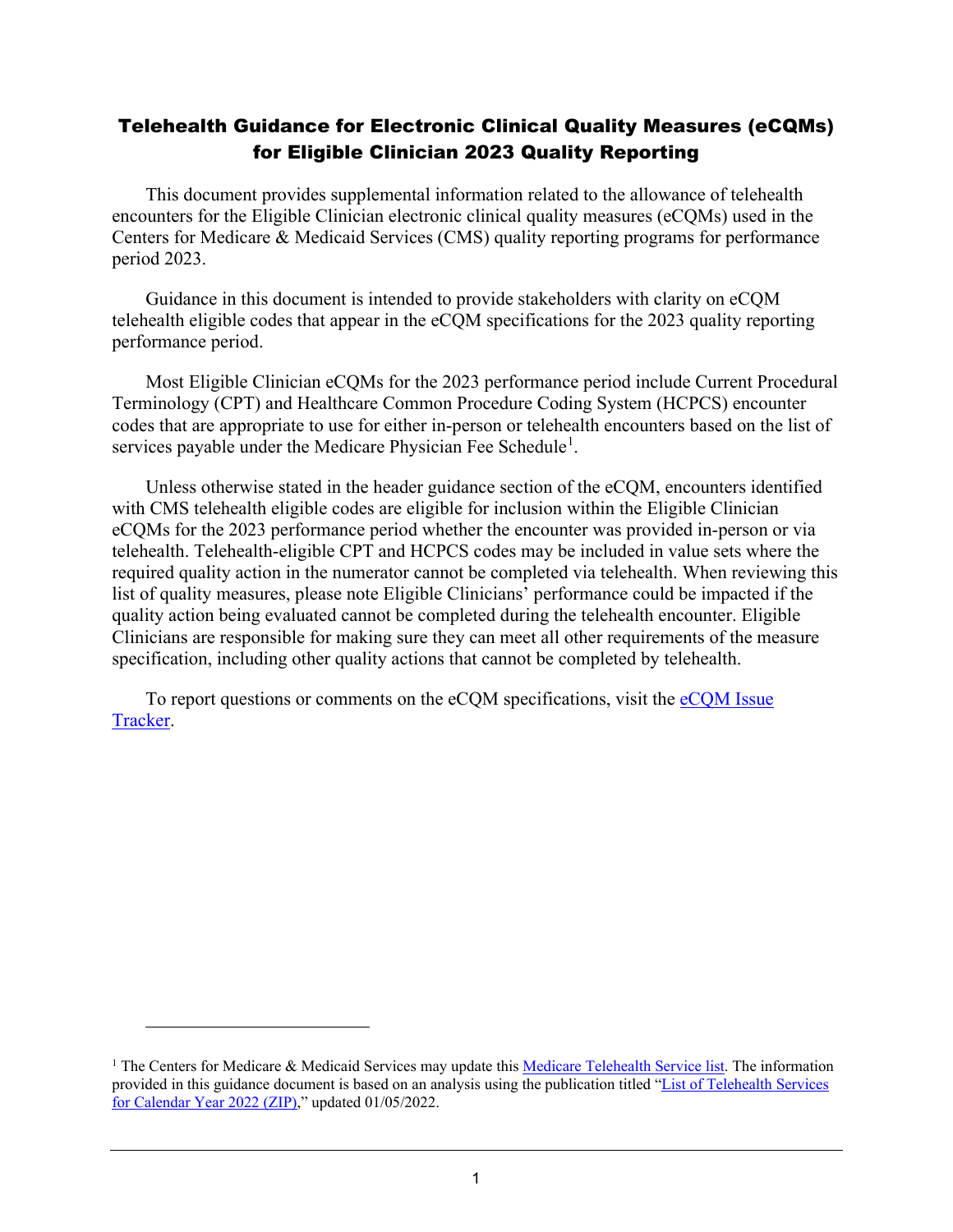The following eCQMs contain Medicare telehealth eligible codes found in encounter value sets, which can be used for in-person or telehealth encounters.

|                           | Table 1. Electronic clinical quality measures eligible for telehealth |
|---------------------------|-----------------------------------------------------------------------|
| encounter: 2023 reporting |                                                                       |

| <b>CMS eCQM</b><br>ID | <b>MIPS</b><br>quality <b>ID</b> | <b>Measure title</b>                                                                                                                                                                                                       |  |
|-----------------------|----------------------------------|----------------------------------------------------------------------------------------------------------------------------------------------------------------------------------------------------------------------------|--|
| <b>CMS2v12</b>        | 134                              | Preventive Care and Screening: Screening for Depression and Follow-Up Plan                                                                                                                                                 |  |
| <b>CMS50v11</b>       | 374                              | Closing the Referral Loop: Receipt of Specialist Report                                                                                                                                                                    |  |
| <b>CMS56v11</b>       | 376                              | Functional Status Assessment for Total Hip Replacement                                                                                                                                                                     |  |
| CMS66v11              | 375                              | Functional Status Assessment for Total Knee Replacement                                                                                                                                                                    |  |
| CMS68v12              | 130                              | Documentation of Current Medications in the Medical Record                                                                                                                                                                 |  |
| CMS90v12              | 377                              | <b>Functional Status Assessments for Heart Failure</b>                                                                                                                                                                     |  |
| CMS117v11             | 240                              | <b>Childhood Immunization Status</b>                                                                                                                                                                                       |  |
| CMS122v11             | 001                              | Diabetes: Hemoglobin A1c (HbA1c) Poor Control (> 9%)                                                                                                                                                                       |  |
| CMS124v11             | 309                              | <b>Cervical Cancer Screening</b>                                                                                                                                                                                           |  |
| CMS125v11             | 112                              | <b>Breast Cancer Screening</b>                                                                                                                                                                                             |  |
| CMS127v11             | 111                              | Pneumococcal Vaccination Status for Older Adults                                                                                                                                                                           |  |
| CMS128v11             | 009                              | Anti-depressant Medication Management                                                                                                                                                                                      |  |
| CMS130v11             | 113                              | <b>Colorectal Cancer Screening</b>                                                                                                                                                                                         |  |
| CMS131v11             | 117                              | Diabetes: Eye Exam                                                                                                                                                                                                         |  |
| CMS134v11             | 119                              | Diabetes: Medical Attention for Nephropathy                                                                                                                                                                                |  |
| CMS135v11             | 005                              | Heart Failure (HF): Angiotensin-Converting Enzyme (ACE) Inhibitor or<br>Angiotensin Receptor Blocker (ARB) or Angiotensin Receptor-Neprilysin Inhibitor<br>(ARNI) Therapy for Left Ventricular Systolic Dysfunction (LVSD) |  |
| CMS136v12             | 366                              | Follow-Up Care for Children Prescribed ADHD Medication (ADD)                                                                                                                                                               |  |
| CMS137v11             | 305                              | Initiation and Engagement of Substance Use Disorder Treatment                                                                                                                                                              |  |
| CMS138v11             | 226                              | Preventive Care and Screening: Tobacco Use: Screening and Cessation<br>Intervention                                                                                                                                        |  |
| CMS139v11             | 318                              | Falls: Screening for Future Fall Risk                                                                                                                                                                                      |  |
| CMS144v11             | 008                              | Heart Failure (HF): Beta-Blocker Therapy for Left Ventricular Systolic Dysfunction<br>(LVSD)                                                                                                                               |  |
| CMS145v11             | 007                              | Coronary Artery Disease (CAD): Beta-Blocker Therapy-Prior Myocardial Infarction<br>(MI) or Left Ventricular Systolic Dysfunction (LVEF <= 40%)                                                                             |  |
| CMS146v11             | 066                              | Appropriate Testing for Pharyngitis                                                                                                                                                                                        |  |
| CMS147v12             | 110                              | Preventive Care and Screening: Influenza Immunization                                                                                                                                                                      |  |
| CMS149v11             | 281                              | Dementia: Cognitive Assessment                                                                                                                                                                                             |  |
| CMS153v11             | 310                              | Chlamydia Screening in Women                                                                                                                                                                                               |  |
| CMS154v11             | 065                              | Appropriate Treatment for Upper Respiratory Infection (URI)                                                                                                                                                                |  |
| CMS155v11             | 239                              | Weight Assessment and Counseling for Nutrition and Physical Activity for<br>Children/Adolescents                                                                                                                           |  |
| CMS156v11             | 238                              | Use of High-Risk Medications in Older Adults                                                                                                                                                                               |  |
| CMS157v11             | 143                              | Oncology: Medical and Radiation - Pain Intensity Quantified                                                                                                                                                                |  |
| CMS159v11             | 370                              | Depression Remission at Twelve Months                                                                                                                                                                                      |  |
| CMS161v11             | 107                              | Adult Major Depressive Disorder (MDD): Suicide Risk Assessment                                                                                                                                                             |  |
| CMS165v11             | 236                              | <b>Controlling High Blood Pressure</b>                                                                                                                                                                                     |  |
| CMS177v11             | 382                              | Child and Adolescent Major Depressive Disorder (MDD): Suicide Risk<br>Assessment                                                                                                                                           |  |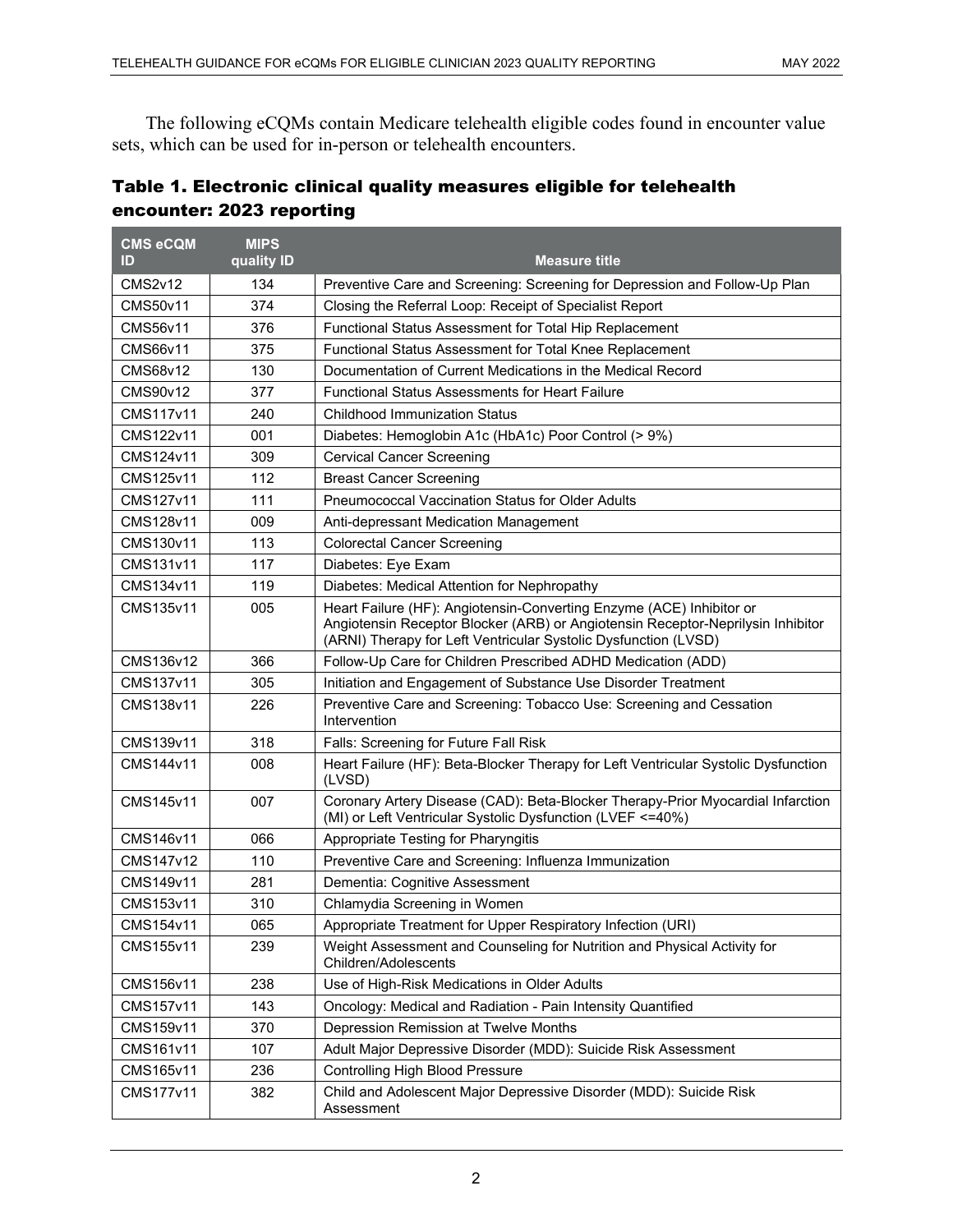| <b>CMS eCQM</b><br>ID | <b>MIPS</b><br>quality ID | <b>Measure title</b>                                                                                                      |
|-----------------------|---------------------------|---------------------------------------------------------------------------------------------------------------------------|
| CMS249v5              | 472                       | Appropriate Use of DXA Scans in Women Under 65 Years Who Do Not Meet the<br>Risk Factor Profile for Osteoporotic Fracture |
| CMS347v6              | 438                       | Statin Therapy for the Prevention and Treatment of Cardiovascular Disease                                                 |
| CMS349v5              | 475                       | <b>HIV Screening</b>                                                                                                      |
| CMS645v6              | 462                       | Bone density evaluation for patients with prostate cancer and receiving androgen<br>deprivation therapy                   |
| CMS951v1              | TBD                       | Kidney Health Evaluation                                                                                                  |

## Table 2. Electronic clinical quality measures not eligible for telehealth encounter – do not contain telehealth-eligible encounters: 2023 reporting

| <b>CMS</b><br>eCQM ID | <b>MIPS</b><br>quality ID | <b>Measure title</b>                                                                                   | Reason not eligible for telehealth                                                                                          |
|-----------------------|---------------------------|--------------------------------------------------------------------------------------------------------|-----------------------------------------------------------------------------------------------------------------------------|
| CMS74v12              | 379                       | <b>Primary Caries Prevention Intervention</b><br>as Offered by Dentists                                | Measure does not contain telehealth<br>eligible codes                                                                       |
| <b>CMS75v11</b>       | 378                       | Children Who Have Dental Decay or<br>Cavities                                                          | Measure does not contain telehealth<br>eligible codes                                                                       |
| CMS129v12             | 102 <sub>1</sub>          | Prostate Cancer: Avoidance of<br>Overuse of Bone Scan for Staging<br>Low Risk Prostate Cancer Patients | Measure does not contain telehealth<br>eligible codes and does not require an<br>encounter during the measurement<br>period |
| CMS133v11             | 191                       | Cataracts: 20/40 or Better Visual<br>Acuity within 90 Days Following<br><b>Cataract Surgery</b>        | Measure does not contain telehealth<br>eligible codes and does not require an<br>encounter during the measurement<br>period |

The following eCQMs may contain telehealth-eligible codes, but telehealth is not appropriate for encounters for the listed eCQMs in performance period 2023. Medicare telehealth-eligible codes found in any encounter value set in these measures cannot be used for telehealth encounters and must only be used for in-person encounters for these eCQMs.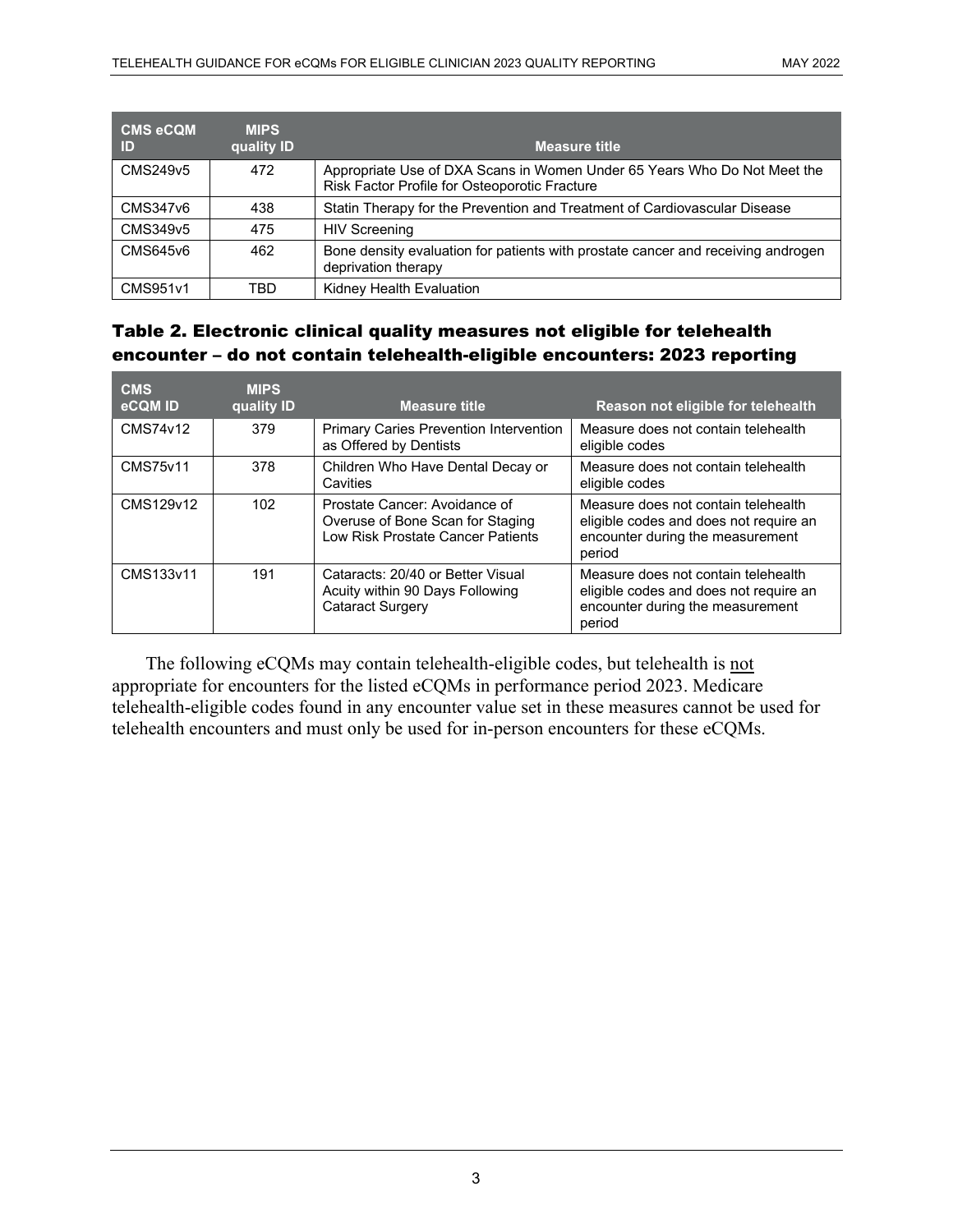| <b>CMS</b><br>eCQM ID | <b>MIPS</b><br>quality ID | <b>Measure title</b>                                                                            | Reason not eligible for telehealth                                                                         |
|-----------------------|---------------------------|-------------------------------------------------------------------------------------------------|------------------------------------------------------------------------------------------------------------|
| CMS22v11              | 317                       | Preventive Care and Screening:<br>Screening for High Blood Pressure<br>and Follow-Up Documented | Screening measure requires therapy,<br>treatment, or assessment that cannot be<br>conducted via telehealth |
| CMS69v11              | 128                       | Preventive Care and Screening: Body<br>Mass Index (BMI) Screening and<br>Follow-Up Plan         | Screening measure requires therapy,<br>treatment, or assessment that cannot be<br>conducted via telehealth |
| CMS142v11             | 019                       | Diabetic Retinopathy: Communication<br>with the Physician Managing Ongoing<br>Diabetes Care     | Clinical action is not appropriate for<br>telehealth visit                                                 |
| CMS143v11             | 012                       | Primary Open-Angle Glaucoma<br>(POAG): Optic Nerve Evaluation                                   | Clinical action is not appropriate for<br>telehealth visit                                                 |
| CMS646v3              | 481                       | Intravesical Bacillus-Calmette-Guerin<br>for non-muscle invasive bladder<br>cancer              | Clinical action is not appropriate for<br>telehealth visit                                                 |
| <b>CMS771v4</b>       | 476                       | Urinary Symptom Score Change 6-12<br>Months After Diagnosis of Benign<br>Prostatic Hyperplasia  | Clinical action is not appropriate for<br>telehealth visit                                                 |

### Table 3. Electronic clinical quality measures not eligible for telehealth encounter – may contain telehealth-eligible encounters: 2023 reporting

The latest version of the Quality Data Model (QDM) v5.6 introduced the "Encounter, Performed" *class* attribute that allows measures to specify telehealth encounters with *class = virtual.* This mechanism allows expressions to specifically exclude *class = virtual* encounters, regardless of the "Encounter, Performed" code. For the eCQMs listed in Table 3, the logical representation *(class !~ virtual)* has been added to each measure and will exclude encounters identified using the respective CPT and HCPCS codes for eCQMs in quality reporting as nonvirtual encounters.

Please see example logic below using Encounter.class represented by the concept *virtual* <sup>[2](#page-3-0)</sup> to exclude encounters containing telehealth-eligible codes, if they occurred virtually rather than inperson. Thus, for the eCQMs listed in Table 3, the "Encounter, Performed" attribute *code* uses the value sets that include the CPT and HCPCS codes that are eligible for telehealth, but the *class* attribute specifically identifies those occurring by telehealth (virtually) such that they are excluded from the measure.

#### **Example eCQM logic specifically excluding encounters that occur via telehealth:**

```
define "Has Qualifying Encounter":
   exists ["Encounter, Performed": "Office Visit"] ValidEncounter
     where ValidEncounter.relevantPeriod during "Measurement Period"
       and ValidEncounter.class !~ "virtual"
```
<span id="page-3-0"></span><sup>&</sup>lt;sup>2</sup> An encounter class attribute was added to the updated Quality Data Model (QDM) v5.6. This allows the addition of concepts representing classifications of patient encounters such virtual visits using a value set [\(https://terminology.hl7.org/2.1.0/ValueSet-v3-ActEncounterCode.html\)](https://terminology.hl7.org/2.1.0/ValueSet-v3-ActEncounterCode.html), defined as part of HL7 v3.